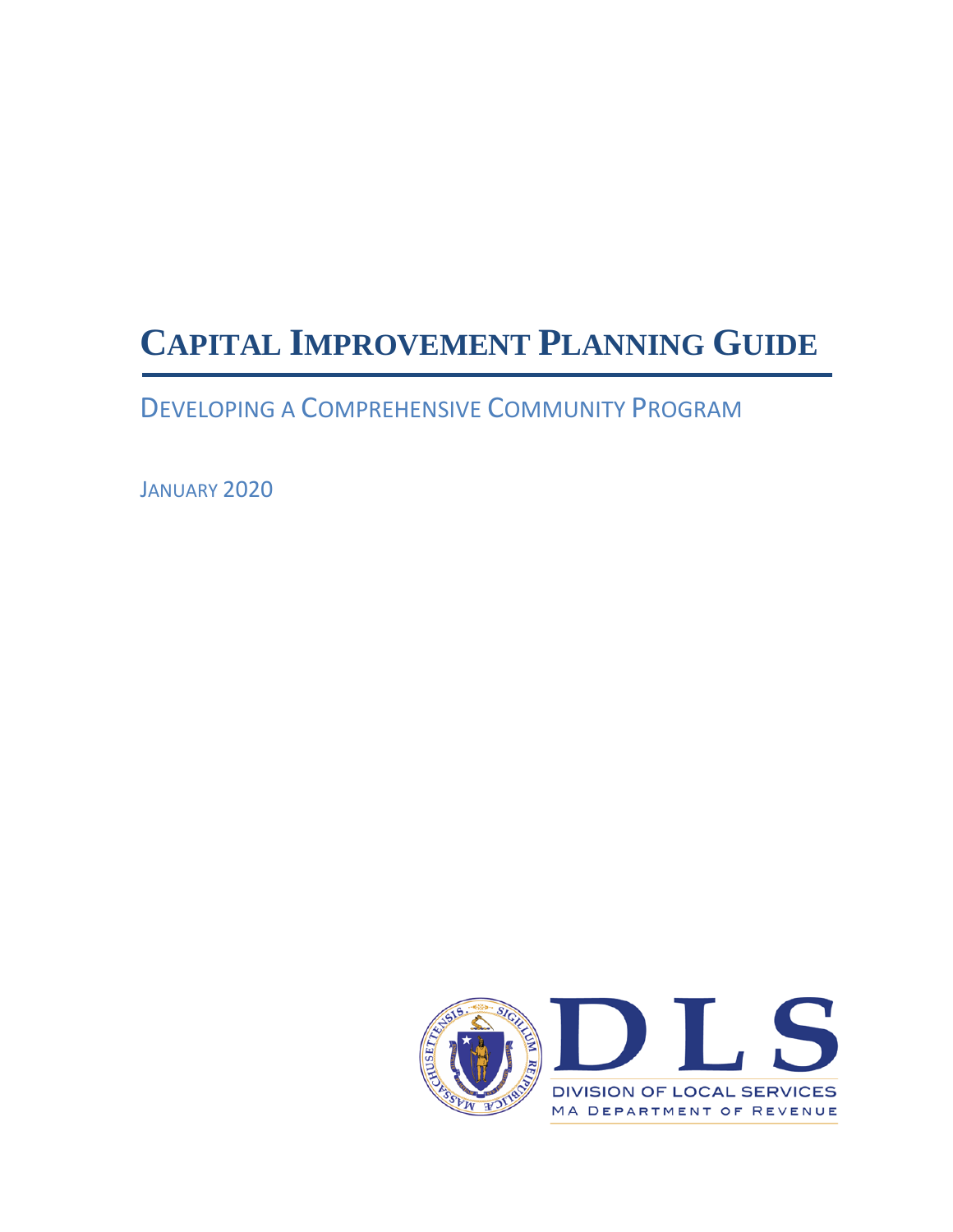**PREPARED BY:**

**DLS | Technical Assistance Bureau** 100 Cambridge Street, Boston, MA 02114 www.mass.gov/dls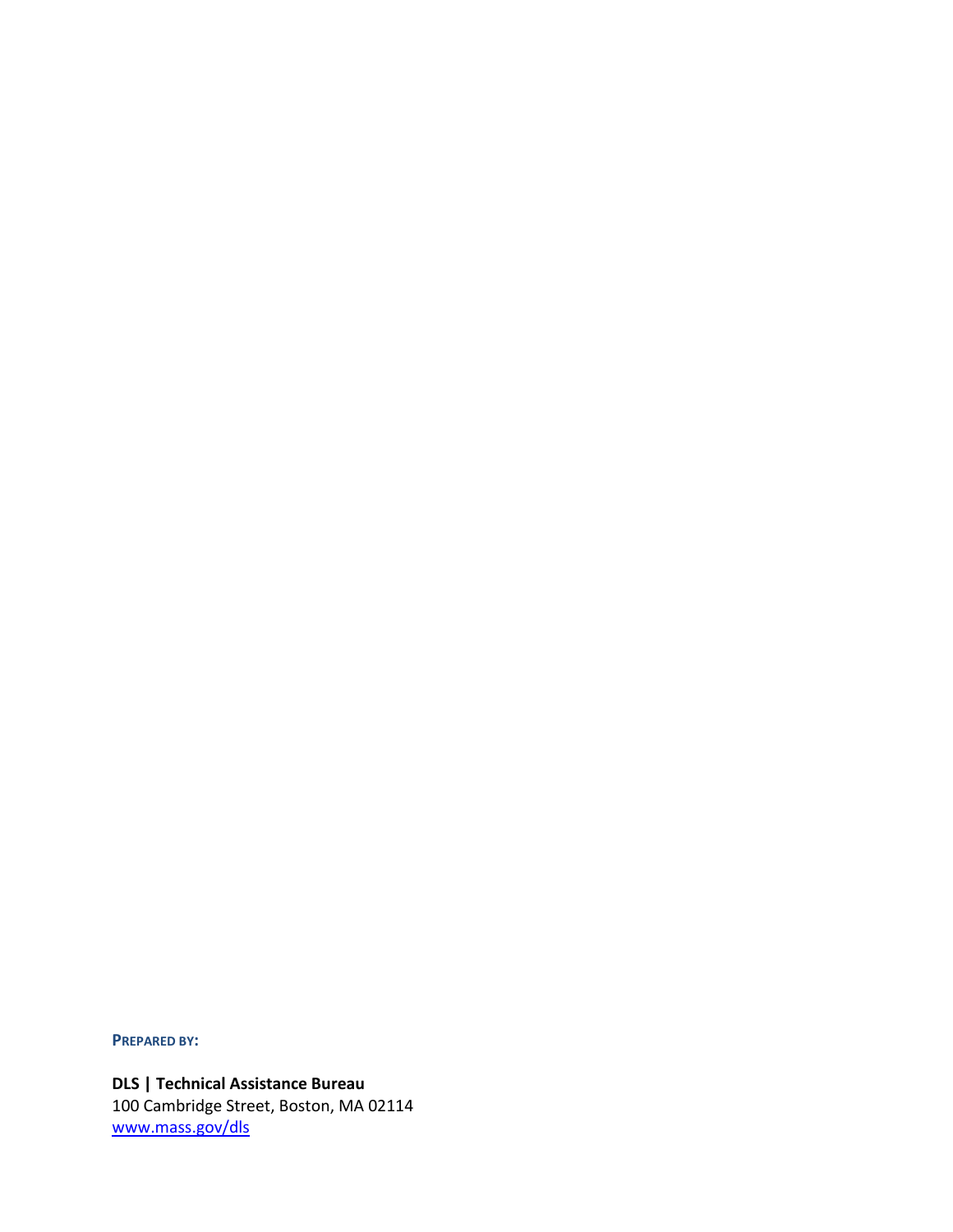## **INTRODUCTION**

The Technical Assistance Bureau prepared this guide to assist Massachusetts municipalities in carrying out their responsibilities in planning, financing, and implementing capital improvements. It outlines the ten steps needed to establish a comprehensive capital improvement program (CIP) and includes an appendix with a sample bylaw, policies, and calendar helpful for implementing a CIP. Although the language in this guide is oriented to town governments, the information and forms presented can be readily modified for cities as well. The guidelines provide a framework to enable any municipality to make planned decisions about the construction and maintenance of its infrastructure and equipment. We encourage municipalities to tailor the CIP outline and procedural forms to fit local circumstances, such as organizational structure, budget timetable, or bylaw/charter authority.

#### **WHAT IS A CAPITAL IMPROVEMENT PROGRAM?**

A capital improvement program provides a blueprint for planning a community's capital expenditures and is one of the most important responsibilities of local government officials. It coordinates community planning, financial capacity, and physical development.

A CIP is composed of two parts—a capital program and a capital budget. The capital program is a community planning and fiscal management tool that spans five to ten years. The capital program identifies capital items, which are typically defined as tangible assets or projects that cost more than a certain threshold (e.g., \$25,000) and that have a minimal useful life span (such as five years), provides a planning schedule, and offers financing options. The capital budget is the upcoming year's spending plan for capital items that is presented to the legislative body for approval.

Developing a CIP that will ensure sound fiscal and capital planning requires effective leadership and the cooperation of municipal departments. For this reason, responsibility for overseeing the CIP process should rest with a community's chief executive, the board of selectmen. If a town employs a town manager/administrator or a similarly empowered administrative officer, that person could be assigned the duty to coordinate the CIP, in conjunction with a CIP committee as a local option. The role of a CIP committee is to objectively analyze capital proposals and make recommendations to the selectmen on the annual capital budget and the ongoing capital program.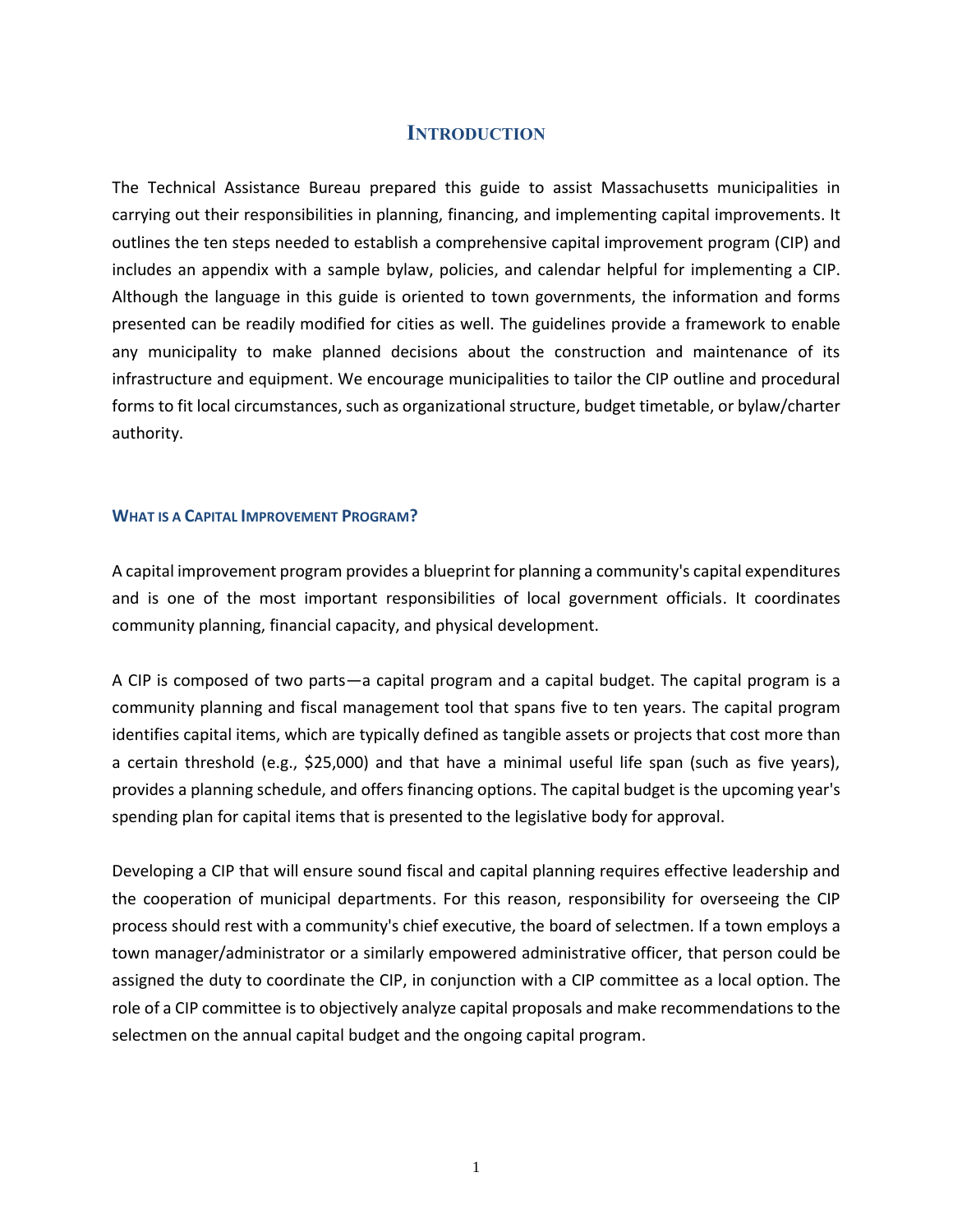A complete, properly developed CIP has the following benefits:

- Facilitates coordination between capital needs and operating budgets
- Enhances the community's credit rating and control of its tax rate
- Deters sudden changes in debt service requirements
- Identifies the most economical means to finance capital projects
- Increases opportunities for obtaining federal and state aid
- Relates public facilities to public and private development plans
- Focuses attention on community objectives and fiscal capacity
- Keeps the public informed about future needs and projects
- Reduces costs by identifying and consolidating duplicative expenditures across municipal departments
- Encourages careful project planning and design to avoid costly mistakes and to help a community reach desired goals

The Technical Assistance Bureau also created a *Capital Improvement Planning Manual* with forms and instructions that municipalities can use to put an annual CIP program into practice. This manual and the associated worksheets referenced within this report are available through the followin[g link.](http://www.mass.gov/dor/docs/dls/tab/cipmanualfinal.pdf)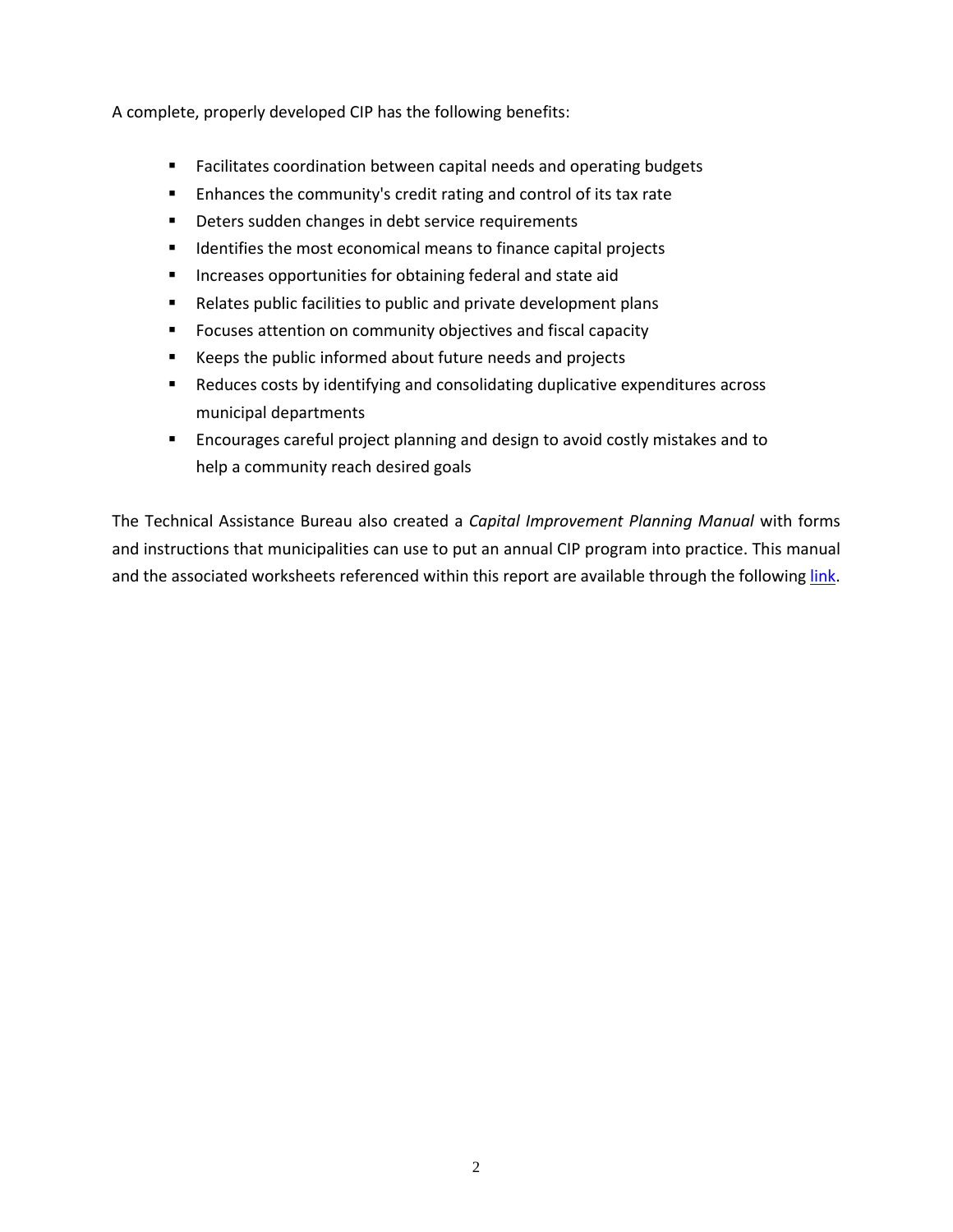## **IMPLEMENTING A CAPITAL IMPROVEMENT PROGRAM**

## **Step One Adopt a Capital Planning Bylaw, Appoint a CIP Committee, and Set a Timetable**

Towns that lack a town manager/administrator, in particular, should consider establishing a CIP committee to provide a dedicated, advisory resource for overseeing its capital program. To create and empower a CIP committee, the town must adopt a bylaw at an annual town meeting [\(M.G.L.](https://malegislature.gov/Laws/GeneralLaws/PartI/TitleVII/Chapter41/Section106B) c. [41, §106B\)](https://malegislature.gov/Laws/GeneralLaws/PartI/TitleVII/Chapter41/Section106B). The board of selectmen may also want to consider adopting formal policies to guide the town's capital planning process and debt management.

Each year, the CIP committee should create a timetable to give to all local officials involved in the CIP process, including all department heads and board chairs. Working backwards from the annual town meeting date, the calendar should specify deadlines for completing each step of the CIP process, allowing sufficient time to complete reviews and to present the committee's recommendations to the board of selectmen. The appendix includes a sample CIP committee bylaw, policies, and calendar.

## **Step Two Prepare an Inventory of Existing Capital Assets**

Critical to implementing an effective CIP is the assembly of a complete inventory of all town and school properties, assets, and fleet. In creating this inventory, the CIP committee should include, at minimum, all buildings, fleet, and equipment, but it is desirable to include utilities, roads, and sewers as well. For each asset, the inventory should detail (as applicable): the dates built, acquired or last improved, original cost, current condition, expected useful life, depreciated value, extent of use, and any scheduled replacement or expansion dates.

As a starting point, the CIP committee can refer to the schedule of fixed assets that the town accountant is required to maintain per Statement 34 of the Governmental Accounting Standards Board.<sup>1</sup> A list of insured assets from the town's insurance carrier may also provide useful data. Finally, the CIP committee should solicit asset information from each department head and board chair. In the Capital Improvement Planning Manual are sample forms for collecting this data.

## **Step Three Determine the Status of Previously Approved Projects**

The next step is to review projects already underway, determine if additional funds are needed, and ascertain the amount of unspent funds available from completed or discontinued projects. This

l

<sup>1</sup> [www.gasb.org/st/summary/gstsm34.html](http://www.gasb.org/st/summary/gstsm34.html)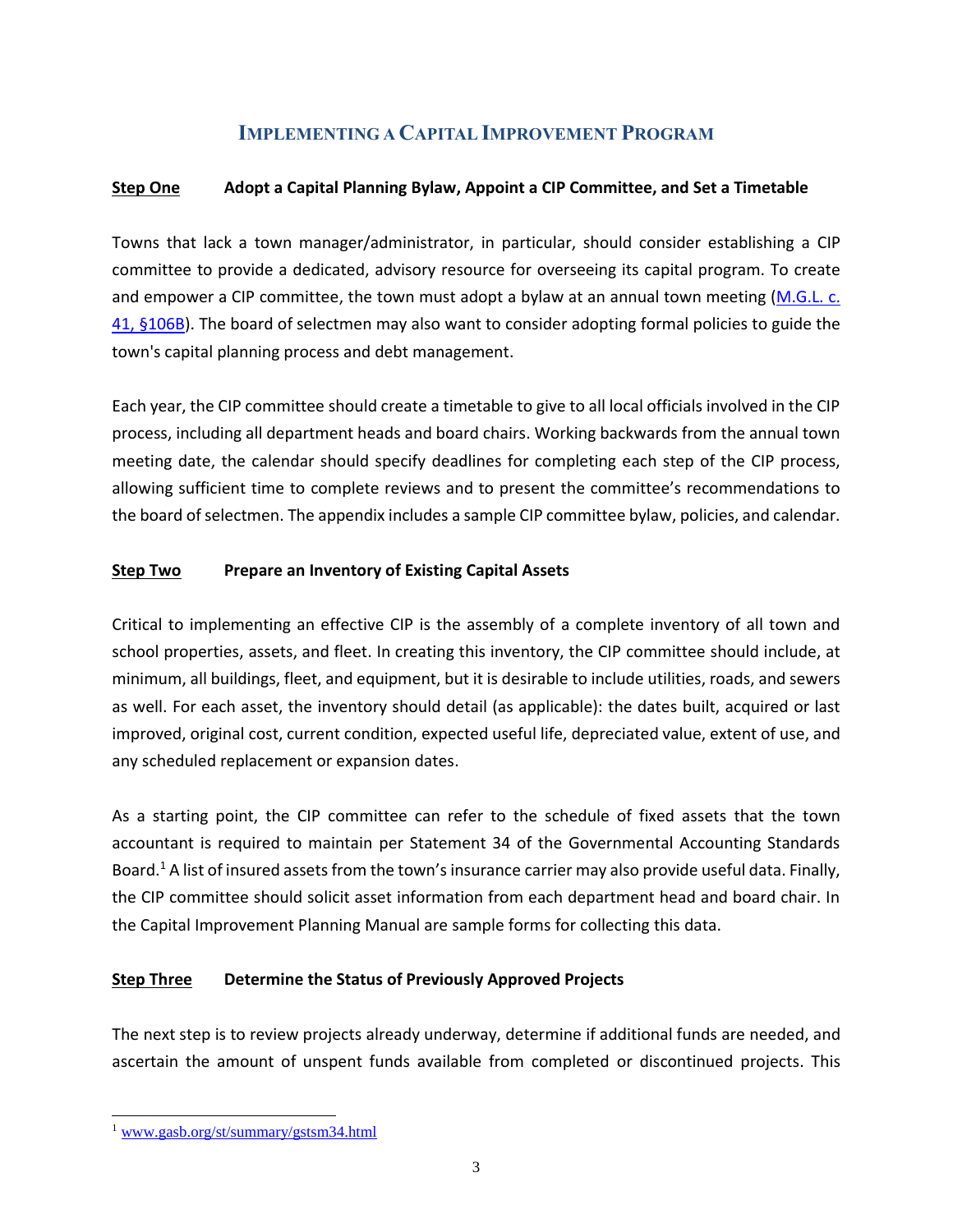verification process is a prerequisite to conducting a full analysis of fiscal capacity, and the summary reporting of it helps keep officials involved in the budget process informed of the progress of projects approved in prior years.

## **Step Four Assess the Town's Financial Capacity**

With the assistance of the accountant and treasurer, the town manager/administrator should analyze the town's ability to afford major expenditures by examining recent and anticipated trends in revenues and expenditures, including debt and other liabilities. This analysis helps the CIP committee to propose a funding source schedule designed to:

- Keep the tax rate stable
- Balance debt service and operating expenditures
- Determine available debt capacity and acceptable debt service levels
- Maximize intergovernmental aid for capital expenditures

## **Step Five Solicit, Compile, and Evaluate Project Requests**

The CIP committee next solicits departmental requests for capital projects. Using forms like those in the Capital Improvement Planning Manual, each department submits requests, which should include clear details of each project's justification, cost, net effect on the operating budget, and implementation schedule.

Once the project proposals are compiled, the CIP committee evaluates each based on criteria related to policy objectives, including:

- Preserve or enhance town assets Will the project maintain or improve an existing facility? What is its anticipated useful life? Does it replace a piece of equipment needed to provide public services? Is the current asset beyond its reasonable life? Is the acquisition part of a scheduled replacement plan to keep vehicles or equipment operational and preclude major repair costs?
- Increase government efficiency and effectiveness Does the project reduce operating costs (e.g., eliminate costly repairs) or increase effectiveness? Does it reduce potential legal liability (e.g., repair a broken sidewalk) or threats to service continuity (e.g., replace an old street sweeper before it breaks down completely)? Does it improve customer service or provide a new, needed service?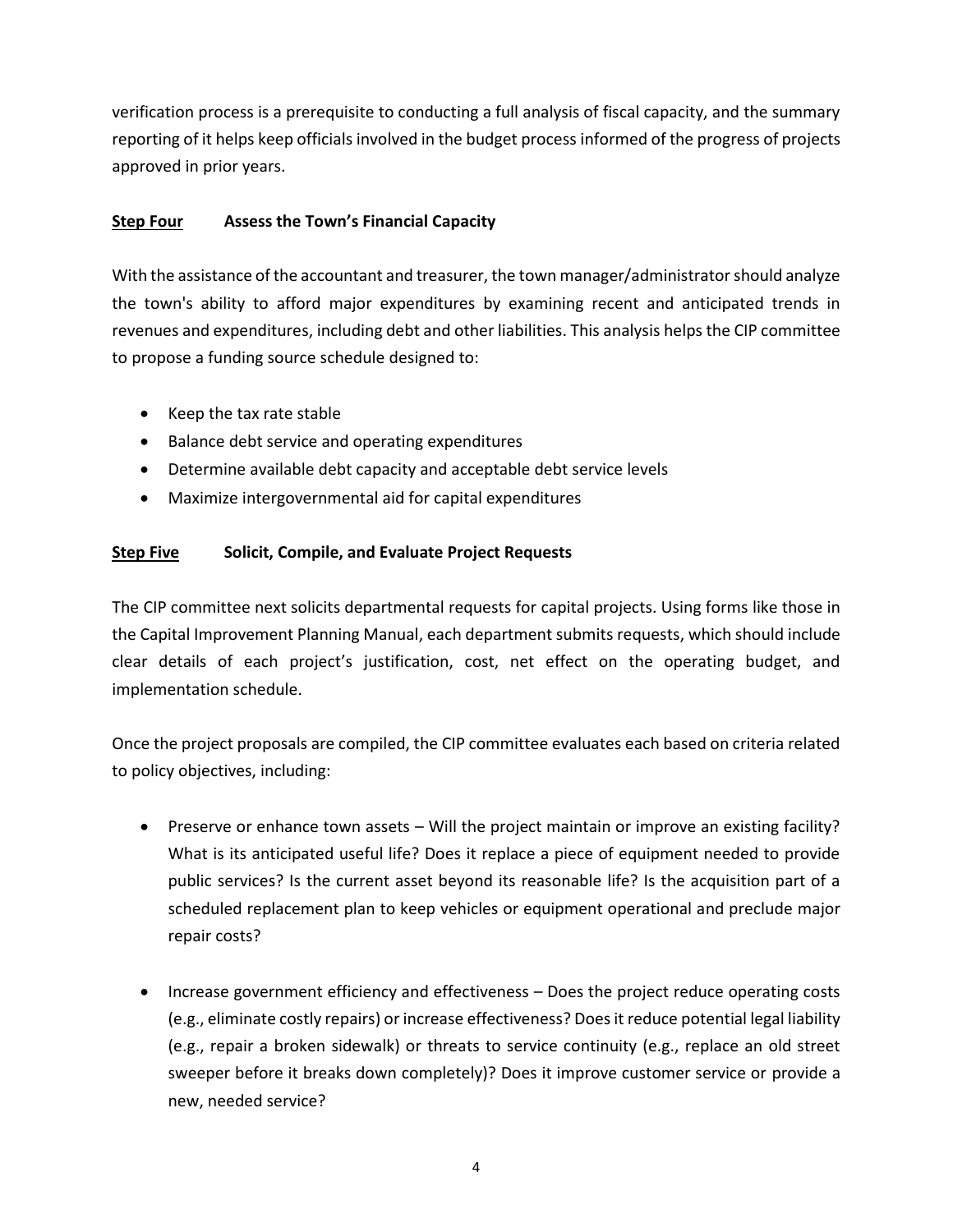- Be a good steward of public resources Does the project increase revenues? Are grant funds available to cover a portion or all of the cost?
- Consider impacts on the operating budget What types of ongoing savings might be realized from the project? Does it increase operating costs?

In addition, the team evaluates each project for its influence on the following policy areas:

- Public health and safety
- Education
- Economic growth
- Aesthetics / historic preservation
- Cultural and recreational opportunities
- Environmental sustainability

#### **Step Six Establish Project Priority**

In this step, the CIP committee ranks capital proposals as objectively as possible. This is perhaps the committee's most difficult task, although the select board's adoption of capital improvement and debt policies can provide helpful guidance. In addition to formal policies, use of a rating sheet can facilitate objectivity. Committee members should review project proposals using consistent criteria and evaluating each in relation to the others to determine their relative importance. This will enable the committee to prioritize projects based on objective analysis in context with community goals.

Established criteria help differentiate between the merits of each project proposal, but they need not be used rigidly in developing a CIP plan. For example, projects receiving modest scores because they do not contribute to policy areas but are critically needed (such as replacing very aged equipment) can be elevated for consideration in the plan based on need and resource availability.

## **Step Seven Develop a CIP Financing Plan**

Based on adopted policies and an assessment of the town's financial capacity, the CIP committee must recommend a method to finance each project. There are various ways to finance capital improvement projects. The broad range of options include bonding for municipal debt, strategically managing local financial resources, and taking advantage of state and federal grant programs.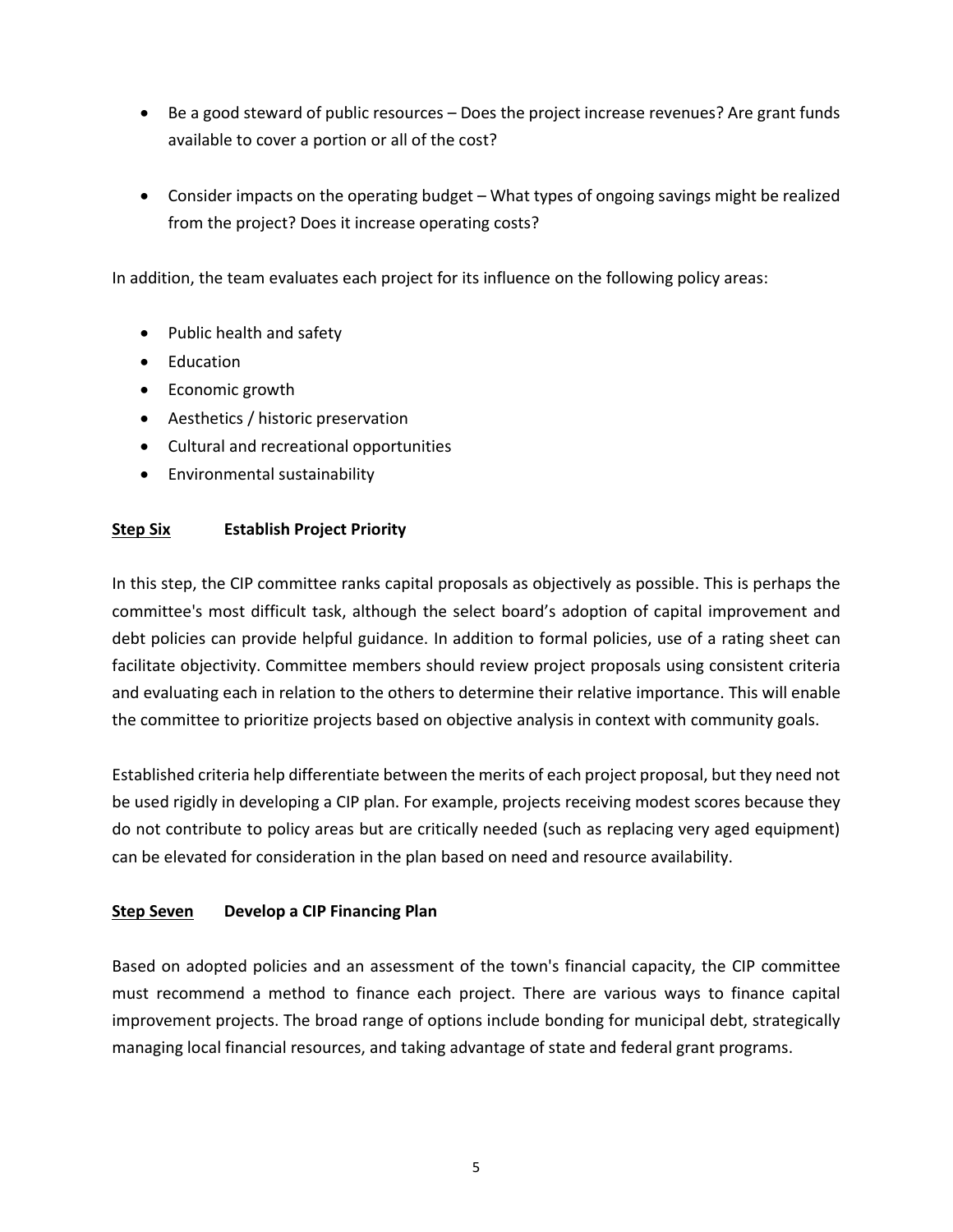#### **MUNICIPAL DEBT**

For very costly capital projects, general obligation bonds represent the most common funding method. Typically, these are issued for time periods ranging from five to 30 years, over the course of which the community pays off the debt principal and interest. Paying the debt over time has the advantage of allowing capital expenditures to be amortized over the life of the project. We advise communities to consult with their financial advisor when contemplating issuing debt.

Funding sources to pay back the debt can include:

- Bonds funded within Proposition 2½ tax limits: In choosing this option, a community must carefully plan the funds used to pay the debt service to avoid impacting the annual operating budget and remain within the tax levy limitations of Proposition 2½ [\(Levy Limits: A Primer on](http://www.mass.gov/dor/docs/dls/publ/misc/levylimits.pdf)  [Proposition 2½\)](http://www.mass.gov/dor/docs/dls/publ/misc/levylimits.pdf).
- Bonds funded outside Proposition 2½ tax limits: This option is known as a debt exclusion, or exempt debt, because it involves a temporary exemption from the tax limit imposed by Proposition 2½. To pay this debt service, a community increases the annual property tax rate for a range of fiscal years until the bond is paid off. This approach requires the board of selectmen, by a two-thirds vote, to put a debt exclusion question on the ballot. A majority vote in the community-wide referendum. Prior to the voting, local officials must determine and present the debt exclusion's impact on the tax rate so that voters can understand the financial implications [\(Proposition 2½ Ballot Questions -](http://www.mass.gov/dor/docs/dls/publ/misc/prop2.pdf) Requirements and Procedure[s\).](http://www.mass.gov/dor/docs/dls/publ/misc/levylimits.pdf)
- Bonds funded with enterprise funds: When a capital project relates to an enterprise fund [\(M.G.L. c. 44, §53F½\)](https://malegislature.gov/Laws/GeneralLaws/Search) operation, such as a sewer department, user fees are used to pay the debt service. The state often subsidizes interest costs, and grant funds may also be available at times. A community must analyze the cost of an enterprise capital project for its impact on user rates. Enterprise fund debt service does not affect the general operating budget unless the community needs to use general funds to subsidize user fee revenues.

#### **LOCAL FUNDING STRATEGIES**

For some smaller purchases or projects, communities can choose to use funds available in a given year. To help ensure consistent capital funding levels year to year, there are also a variety of longrange fiscal planning strategies.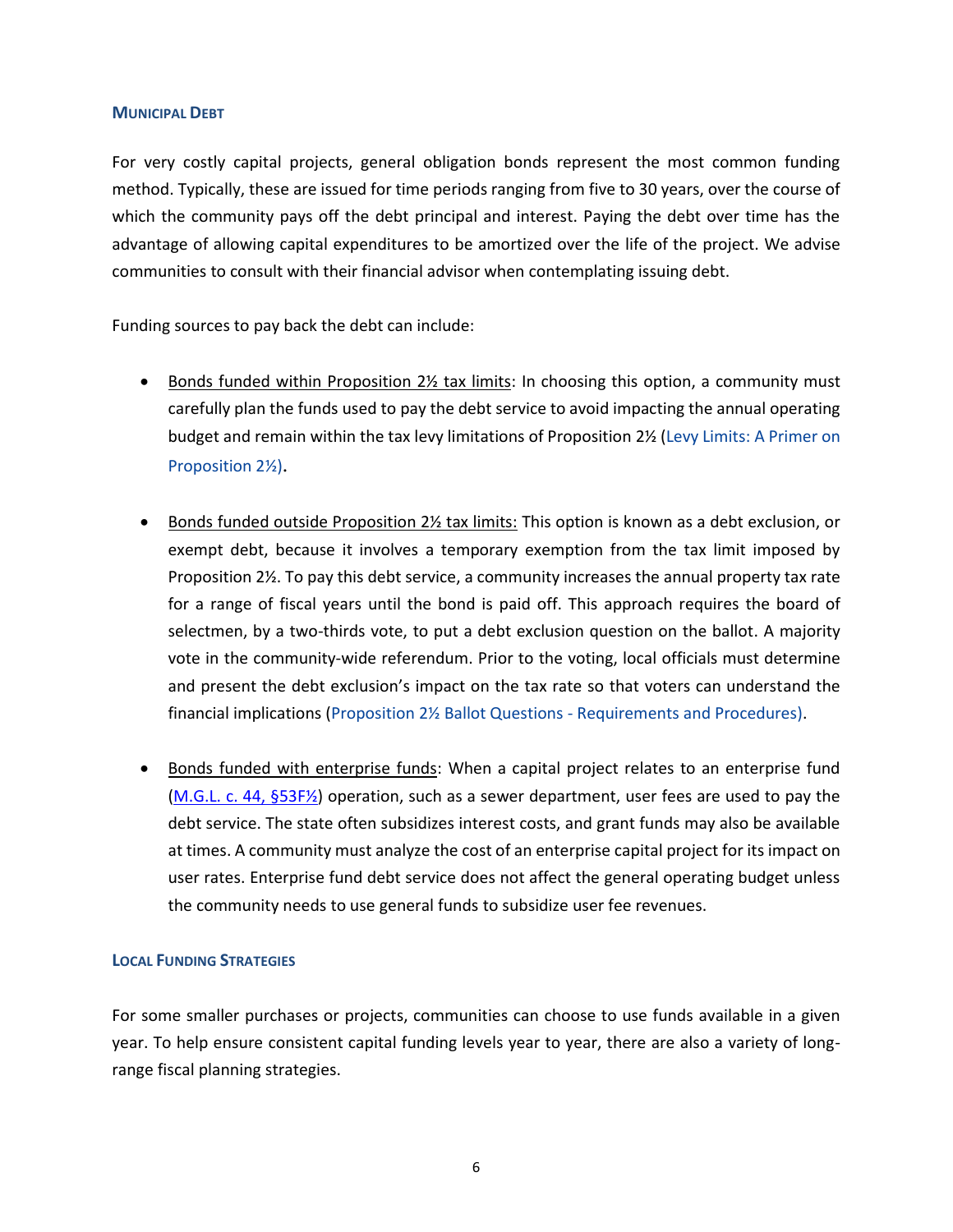- Free Cash: Free cash is defined as the remaining, unrestricted funds from operations of the previous fiscal year, as certified by DLS. After certification, a community may appropriate free cash for any municipal purpose.
- Enterprise Retained Earnings: Enterprise fund operations, like water and sewer, may accumulate an operating surplus to fund future capital expenses. This surplus, known as retained earnings, is similar to free cash and must be certified by DLS before it can be used, but the use of the retained earnings of an enterprise is restricted to enterprise-related expenditures.
- Capital Outlay / Pay-As-You-Go: A pay-as-you-go capital project is one that can be funded with current revenues and paid off within one year. If the community has the financial capacity to pay for the project in a year, the taxpayers' cost is lower than bonding because no interest is involved. This method takes careful planning to avoid impacting the annual operating budget.
- Capital Outlay Expenditure Exclusion: This funding mechanism allows the community to raise the total dollar cost of a capital purchase or project through a one-year increase in the tax levy. This also avoids the long-term interest costs associated with borrowing funds. As with a debt exclusion, it requires a two-thirds vote of the board of selectmen and a majority vote in a communitywide referendum (Proposition 2½ Ballot Questions - [Requirements and](http://www.mass.gov/dor/docs/dls/publ/misc/prop2.pdf)  [Procedures](http://www.mass.gov/dor/docs/dls/publ/misc/prop2.pdf)[\).](http://www.mass.gov/dor/docs/dls/publ/misc/levylimits.pdf) Note that a capital exclusion can only be used to fund municipal purposes for which the town is authorized to borrow money as defined in state statutes.
- Capital Stabilization Funds: Local officials can create and set aside money in multiple stabilization funds [\(M.G.L. c. 40, §5B](https://malegislature.gov/Laws/GeneralLaws/PartI/TitleVII/Chapter40/Section5B) and [Informational Guideline Release \(IGR\) 04-201\)](https://www.mass.gov/media/1578731/download), outside of the general fund, for different purposes, including paying for all or portions of future capital projects. A two-thirds vote of town meeting is required to create a special stabilization fund, well as to appropriate money out of the fund. A simple majority is needed to appropriating money into the fund. This type of fund can also be set up in conjunction with an enterprise fund.

Two things should be noted regarding an enterprise fund stabilization fund. First, any special stabilization fund is maintained within the community's trust funds and not in the enterprise fund. Second, while the purpose of a special stabilization fund may be changed by town meeting, it is our legal opinion that when money is transferred from an enterprise fund it is restricted to the enterprise fund purpose. This restriction would not apply to general fund revenues appropriated to a special stabilization fund.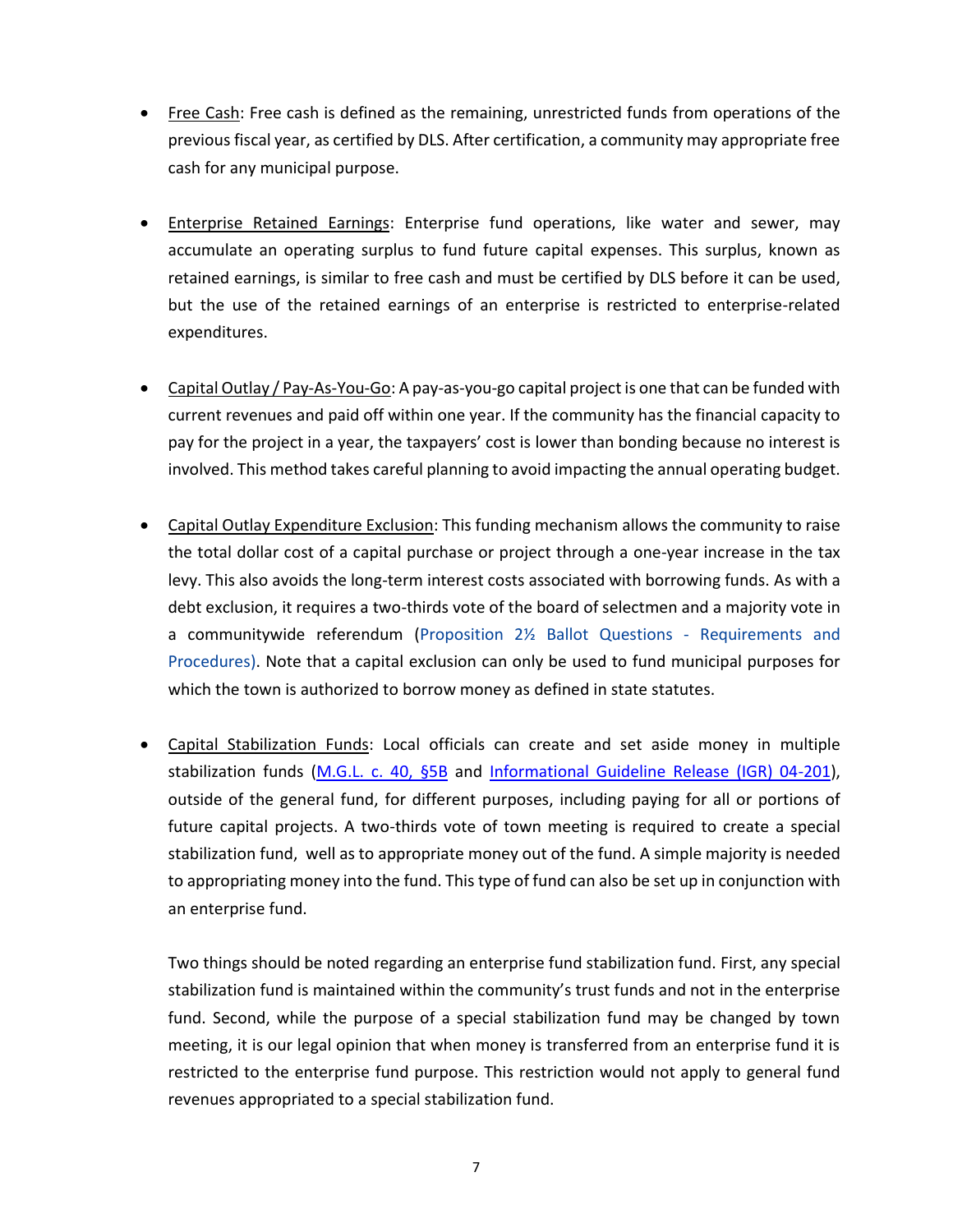- Special Purpose Funds: State statues permit communities to establish various special purpose accounts, which set aside money for a restricted, specific purpose, some of which may be investment in departmental facilities and equipment. Individual statutes govern the establishment and use of these accounts. Examples include the sale of cemetery lots and parking accounts.
- Revolving Funds: With a revolving fund, a community can set aside revenues received through fees and charges for a specific service. These can be established by ordinance or bylaw. Any expenditures must be authorized by the local appropriating body [\(M.G.L. c. 44, §53E½\)](https://malegislature.gov/Laws/GeneralLaws/PartI/TitleVII/Chapter44/Section53E1~2).
- Overlay Surplus: Overlay reserve is an annual account to cover anticipated property tax abatements and exemptions for that fiscal year. Any balance in the overlay accounts in excess of the remaining amounts to be collected, abated, or to satisfy an Appellate Tax Board case in that year may be transferred by the assessors' initiative or within ten days of request by the chief executive [\(IGR 11-101\)](http://www.mass.gov/dor/docs/dls/publ/igr/2011/igr11-101.pdf). These (overlay surplus) funds may be appropriated by town meeting for any purpose for which a town may expend funds or close to fund balance at year end.
- Surplus Bond Proceeds: After completion or abandonment of a project, the legislative body may appropriate any balance of remaining bond proceeds to a purpose which debt may be authorized for an equal or longer period of time than the original issue [\(M.G.L. c. 44, §20\)](https://malegislature.gov/Laws/GeneralLaws/PartI/TitleVII/Chapter44/Section20).
- Sale of Surplus Real Property: Pursuant to state statute, when real estate is sold, the proceeds must first be used to pay any debt incurred in purchasing the property. If no debt is outstanding, the funds "may be used for any purpose or purposes for which the city, town or district is authorized to incur debt for a period of five years or more…except that the proceeds of a sale in excess of five hundred dollars of any park land by a city, town, or district shall be used only by said city, town, or district for acquisition of land for park purposes or for capital improvements to park land"  $(M.G.L.c. 44, § 63)$  $(M.G.L.c. 44, § 63)$ .
- Community Preservation Act (CPA): Through this program, a community raises funds for a range of projects designed to acquire or preserve historic, conservation, recreational, and affordable housing assets defined under M.G.L. [c. 44B.](https://malegislature.gov/Laws/GeneralLaws/PartI/TitleVII/Chapter44B) Revenues are raised through a surcharge of up to three percent on real property tax bills and matching dollars from the state. Acceptance requires a town meeting approval or a citizen petition, together with a referendum approval by majority vote.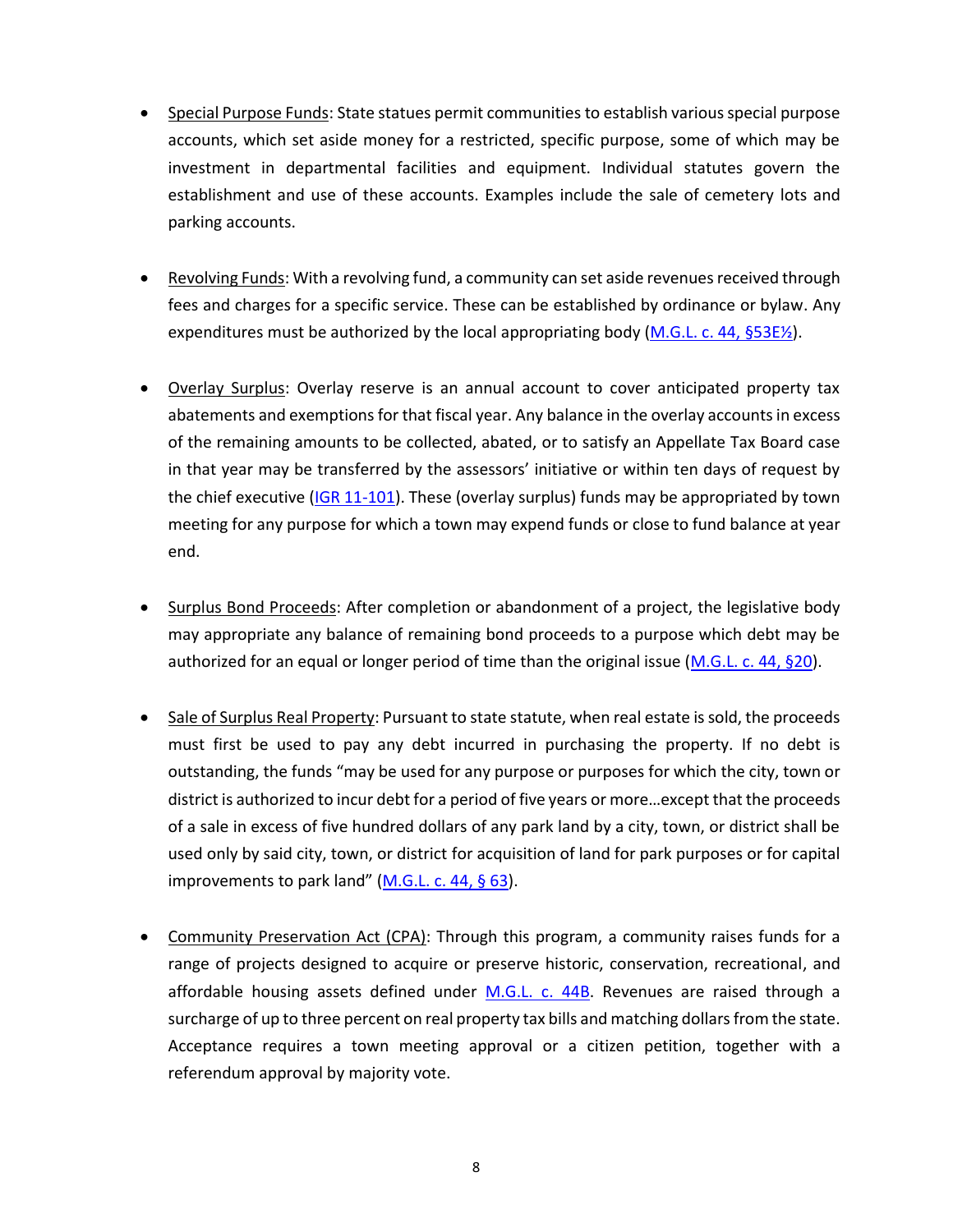Pursuant to the acceptance of [M.G.L. c. 44B,](https://malegislature.gov/Laws/GeneralLaws/PartI/TitleVII/Chapter44B) the town also creates a community preservation fund to receive all the monies collected to support a CPA program, including but not limited to, tax surcharge receipts, proceeds from borrowings, funds received from the state, and proceeds from the sale of certain real estate. A town's community preservation committee, established in accordance with the statute, analyzes the potential for full or partial CPA funding and makes its own town meeting recommendations. It is good practice to coordinate the work of the CIP committee and the community preservation committee to present a cohesive package rather than following a piecemeal approach.

#### **STATE AND FEDERAL FUNDING SOURCES**

Communities can seek capital funding from any of several funds and grants offered by the state and federal governments. Examples include:

- Chapter 90 Roadway Funds: These are funds that the state's Department of Transportation allocates to municipalities each year for road maintenance, construction, and equipment.
- Massachusetts Clean Water Trust:
- Massachusetts Clean Water Trust State Revolving Funds: These include the Clean Water State Revolving Loan Fund and the Drinking Water State Revolving Loan Fund. Both typically offer a mix of grant funds and low interest loans.
- Massachusetts School Building Authority (MSBA): MSBA provides funding for construction projects. For an eligible community, a statutory reimbursement formula is used to determine the MSBA's share of the project. The minimum base rate is 31%, and additional percentage points may be added based on the community's income, property wealth, and poverty rate.
- Massachusetts Water Resources Authority (MWRA) Loan and Grant Programs: Predominant among these are the Inflow and Infiltration Program and Local Pipeline Assistance Program.
- Community Development Block Grant: This federal program administered by the Department of Housing and Urban Development offers grant money for local development projects.
- The Parkland Acquisitions and Renovations for Communities (PARC), Green Communities, and MassWorks Infrastructure Program are some other examples of state funding sources.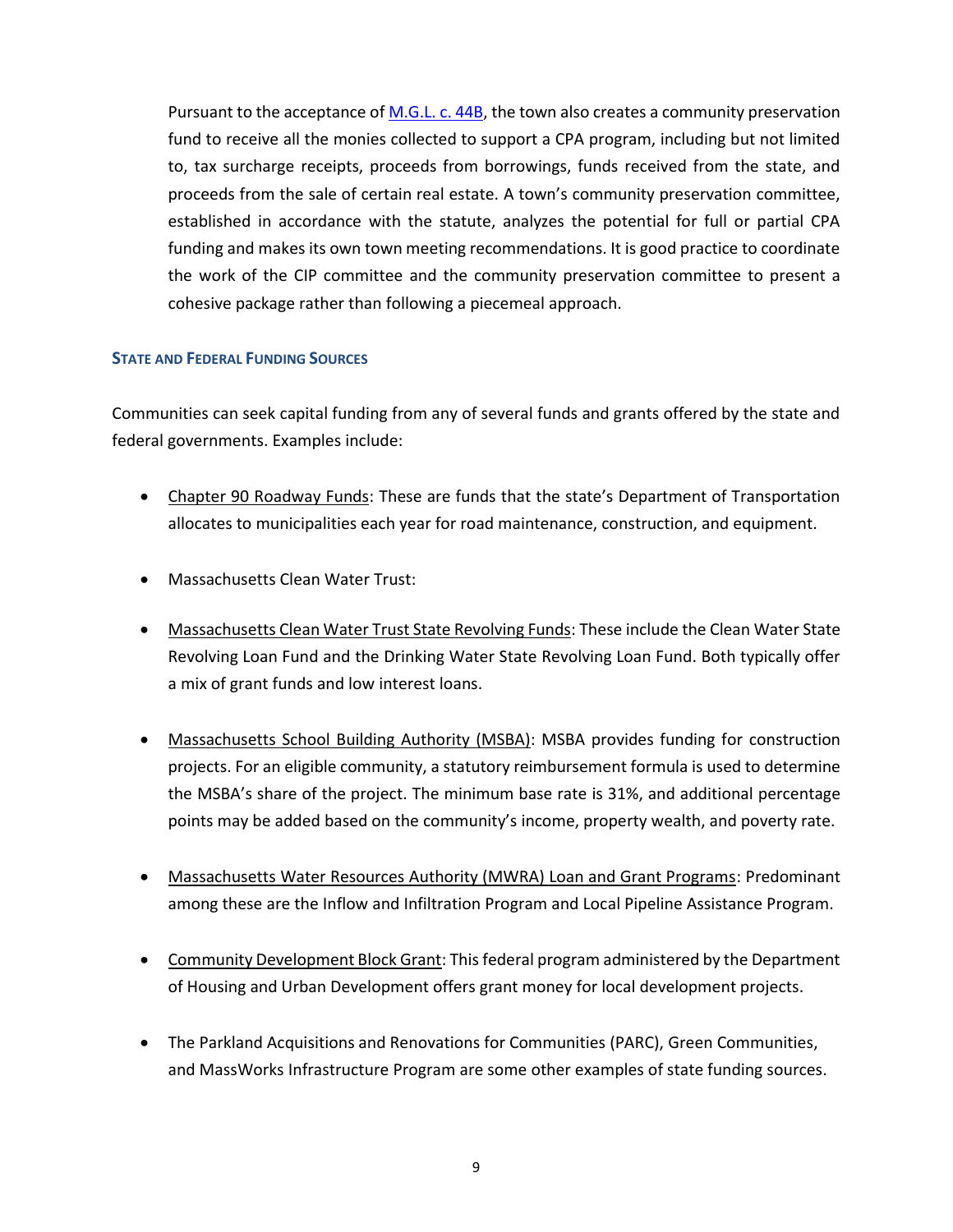#### **Step Eight Annually Present the Capital Program and Capital Budget**

The CIP committee should present an annual capital report to the board of selectmen for review and adoption. The report should provide the committee's analysis of the town's fiscal capacity and summarize its recommendations for the upcoming year's capital budget and for the multiyear CIP program as well.

The board of selectmen may hold a public hearing to present the CIP and solicit citizen comment. If the board typically holds a hearing on the annual operating budget, it can incorporate the CIP hearing into it also. The board of selectmen considers (and may amend) the proposed capital budget and program and subsequently forwards these to the finance committee.

The finance committee reviews and recommends action on the capital budget in context with the overall capital program. A finance committee recommendation to amend the capital budget would suggest disagreement with portions of the capital program, and these differences should be resolved with the selectmen prior to town meeting.

In preparing the town meeting warrant, it is good practice to set capital budget items apart in their own warrant article(s), separate from the main, operating budget article. However, the town could also incorporate capital items as part of the omnibus budget but list them separately as specific appropriations. A CIP bylaw might also dictate that no capital expenditure appropriation may be voted that has not been considered in the CIP committee's report to the selectmen (unless the CIP committee explains the omission in writing). The sample CIP bylaw in the appendix contains a version of this language.

A presentation by the town manager/administrator or selectmen of the entire capital improvement program at annual town meeting demonstrates to the community that the capital budget is part of a long-range plan to maintain and upgrade the town's infrastructure. This practice thereby informs those present of the ongoing need for large capital expenditures and provides them with the opportunity to look into the future and consider the quality of services that will be provided. Town meeting's adoption of the capital budget informs the rest of the community of the commitment to plan for and fund the acquisition and/or development of capital facilities.

#### **Step Nine Monitor Approved Projects**

Once town meeting adopts the capital budget and the fiscal year begins, departments are authorized to begin implementing projects. Before purchasing authorized items departments should communicate with the treasurer to make sure the timing is right given the community's cash flow.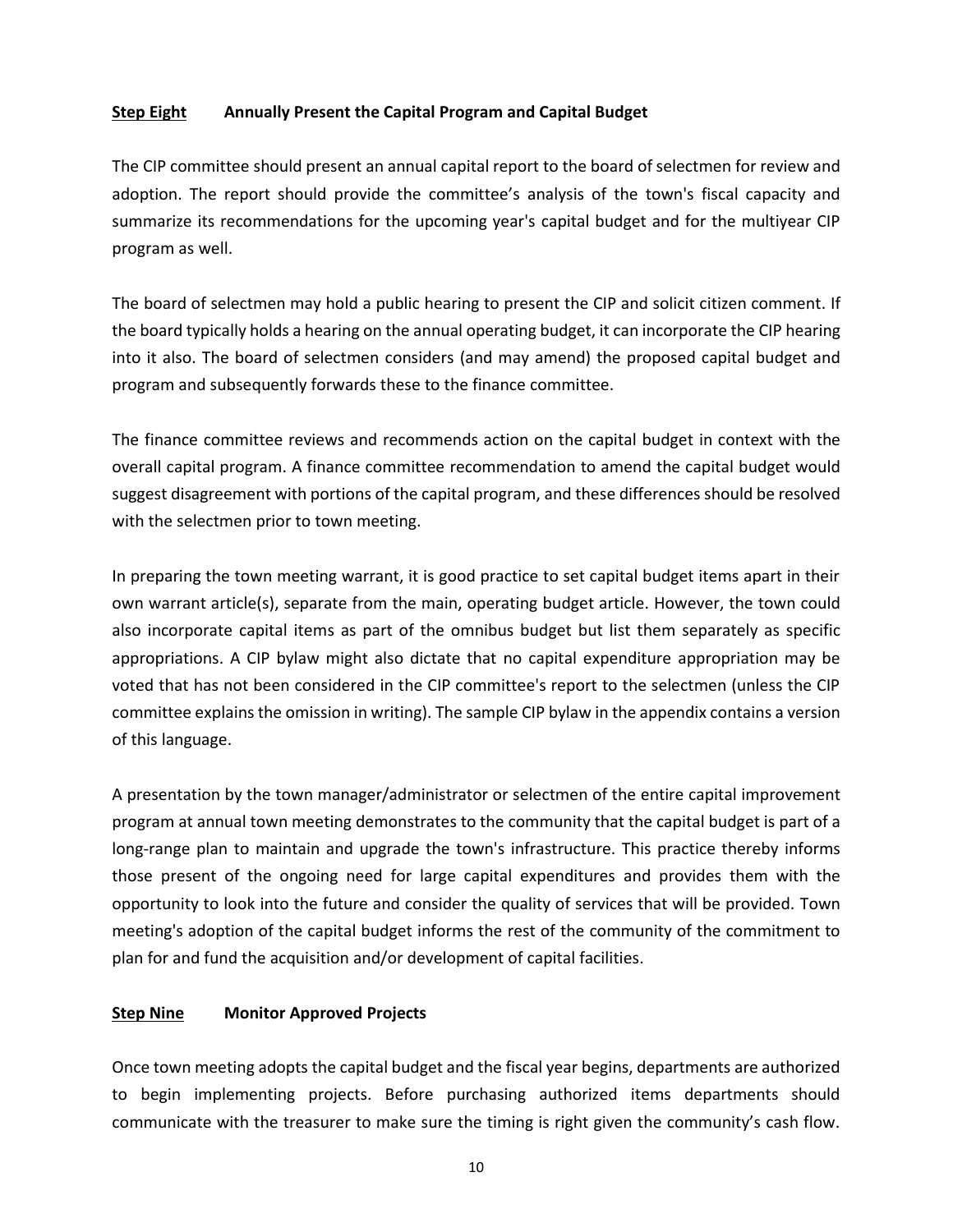The board of selectmen, through the town manager/administrator and/or CIP committee, should monitor department progress. Periodic reports by the CIP committee to the selectmen should indicate changes in the targeted completion dates, identify serious problems, and document the financial status of each project. Those reports may be based on project updates provided by the responsible departments on a quarterly or other regular basis.

## **Step Ten Update the Capital Program**

Annual updating of the capital program involves repeating Steps Two through Nine to reflect new information, policies, and proposed projects. The CIP committee should review and revise the entire program as necessary to reflect its most recent determinations of the need for new equipment, the maintenance of existing equipment, the town's environmental condition, the development or revision of financial policies, and the community's financial resources. After the first year has been budgeted, the CIP committee adds one year to the capital program and updates the remainder of the plan.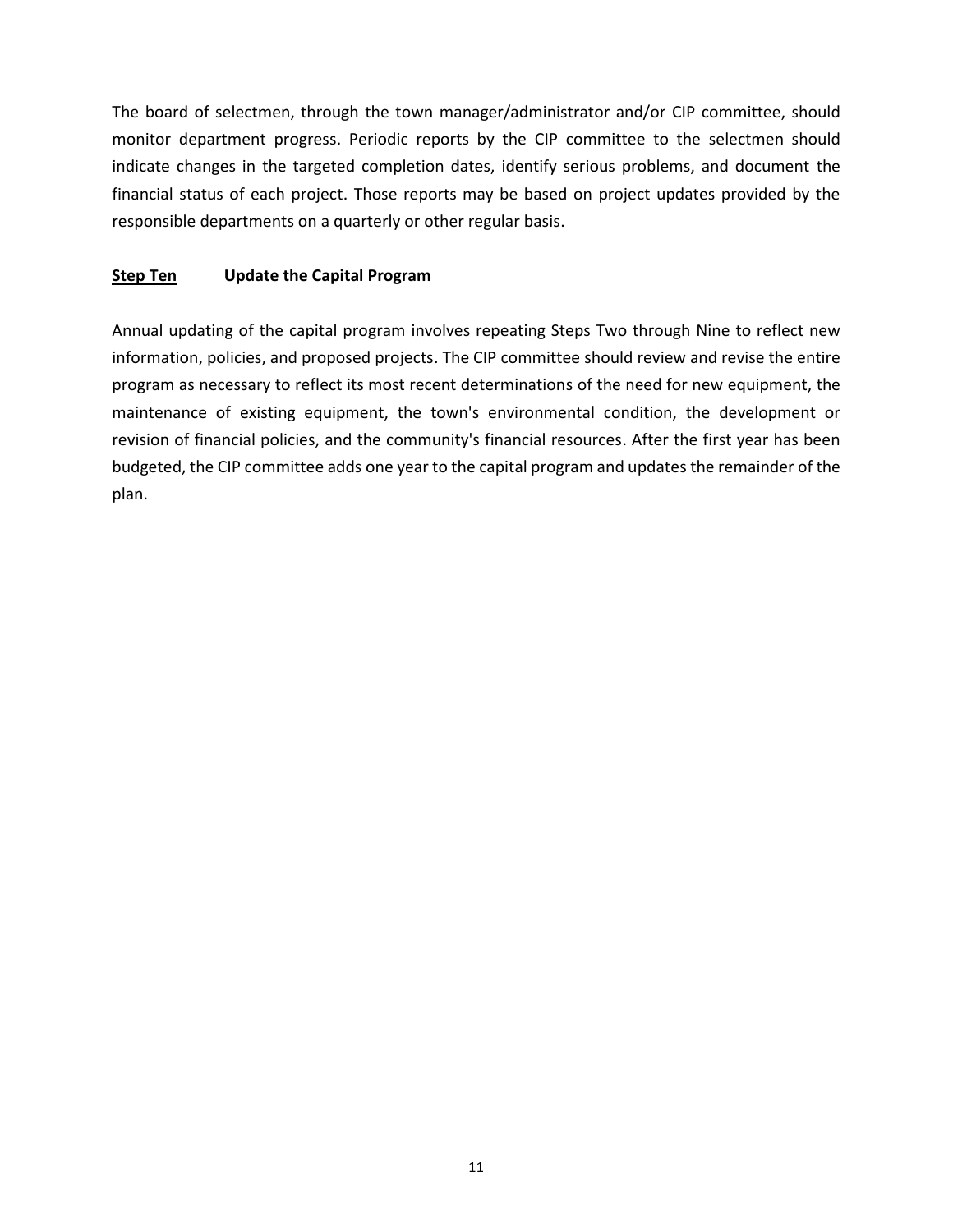## **APPENDICES**

- Appendix I Sample Capital Improvement Program Bylaw
- Appendix II Sample Capital Improvement Budget Policy
- Appendix III Sample Capital Improvement Debt
- Appendix IV Sample Capital Budget Calendar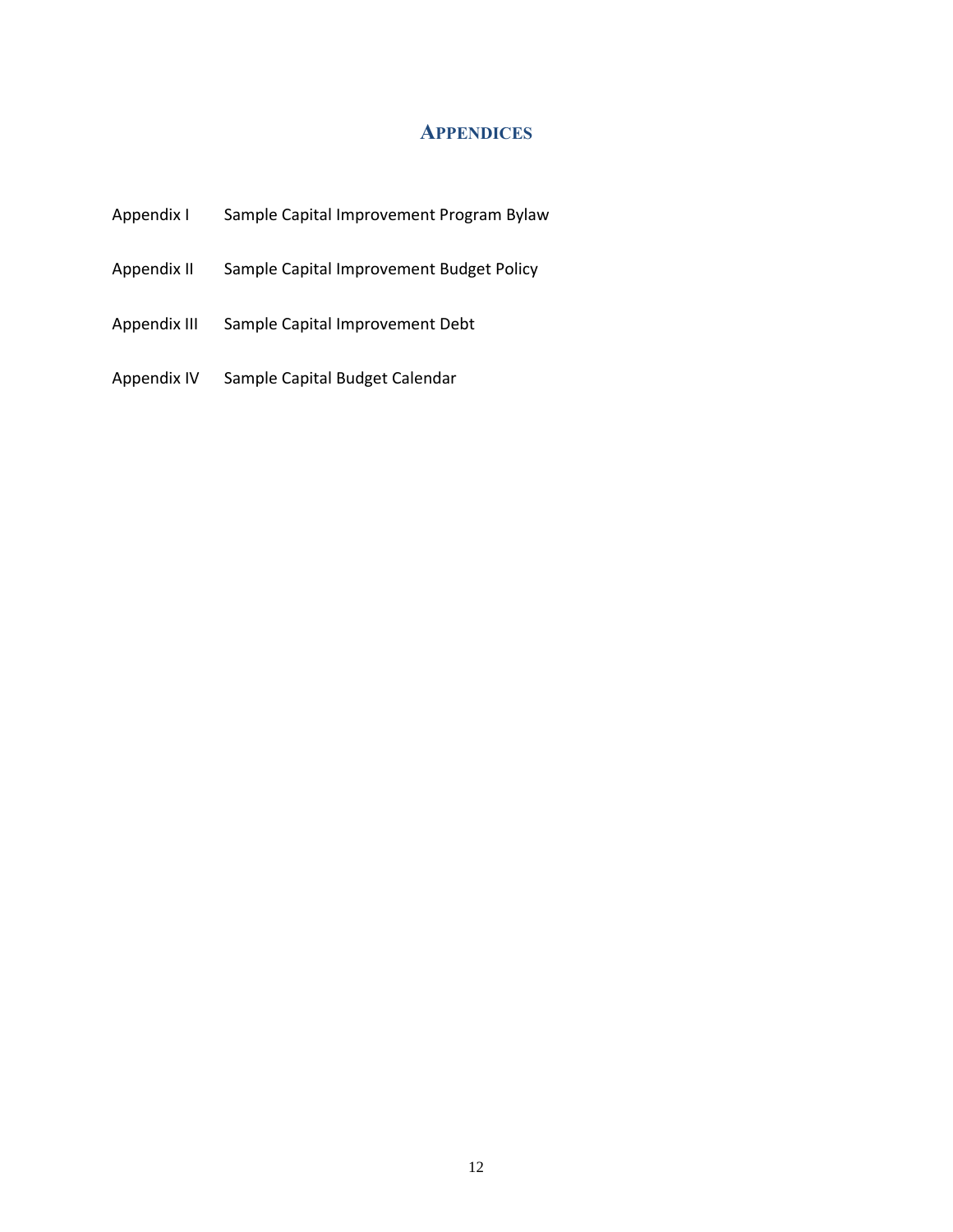#### **APPENDIX I SAMPLE CAPITAL IMPROVEMENT PROGRAM BYLAW**

**Section 1.** The board of selectmen shall establish and appoint a committee to be known as the Capital Improvement Planning committee, composed of one member of the board of selectmen, one member of the finance committee, one member of the planning board, the school superintendent or his designee, and three residents of the town appointed by the moderator. The town accountant (or executive secretary or other administrative officer) shall be an ex officio committee member without the right to vote. The committee shall choose its own officers.

**Section 2.** The committee shall study proposed capital projects and improvements involving major, nonrecurring, tangible projects and assets which: 1) are purchased or undertaken at intervals of not less than five years; 2) have a useful life of at least five years; and 3) cost over \$25,000. All officers, boards, and committees, including the select board and school committee, shall, by of each year, give to the committee, on forms prepared by it, information concerning all anticipated projects requiring town meeting action during the ensuing five years. The committee shall consider the relative need, impact, timing, and cost of these expenditures and the effect that each will have on the town's financial position. No appropriation shall be voted for a capital improvement requested by a department, board, or commission unless the proposed capital improvement is considered in the committee's report orthe committee shall first have submitted a report to the board of selectmen explaining the omission.

**Section 3.** The committee shall prepare an annual report recommending a capital improvement budget for the next fiscal year and a capital improvement program with recommended capital improvements for the following four fiscal years. The report shall be submitted to the board of selectmen for its consideration and approval. The board shall submit its approved capital budget to the annual town meeting for adoption by the town.

**Section 4.** Such capital improvement program, after its adoption, shall permit the expenditure on projects included therein of sums from departmental budgets for surveys, architectural or engineering advice, options, or appraisals. No such expenditure shall be incurred on projects that have not been so approved by the town through the appropriation of sums in the current year or in prior years or for preliminary planning for projects to be undertaken more than five years in the future.

**Section 5.** The committee's report and the selectmen's recommended capital budget shall be published and made available in a manner consistent with the distribution of the finance committee report. The committee shall deposit its original report with the town clerk.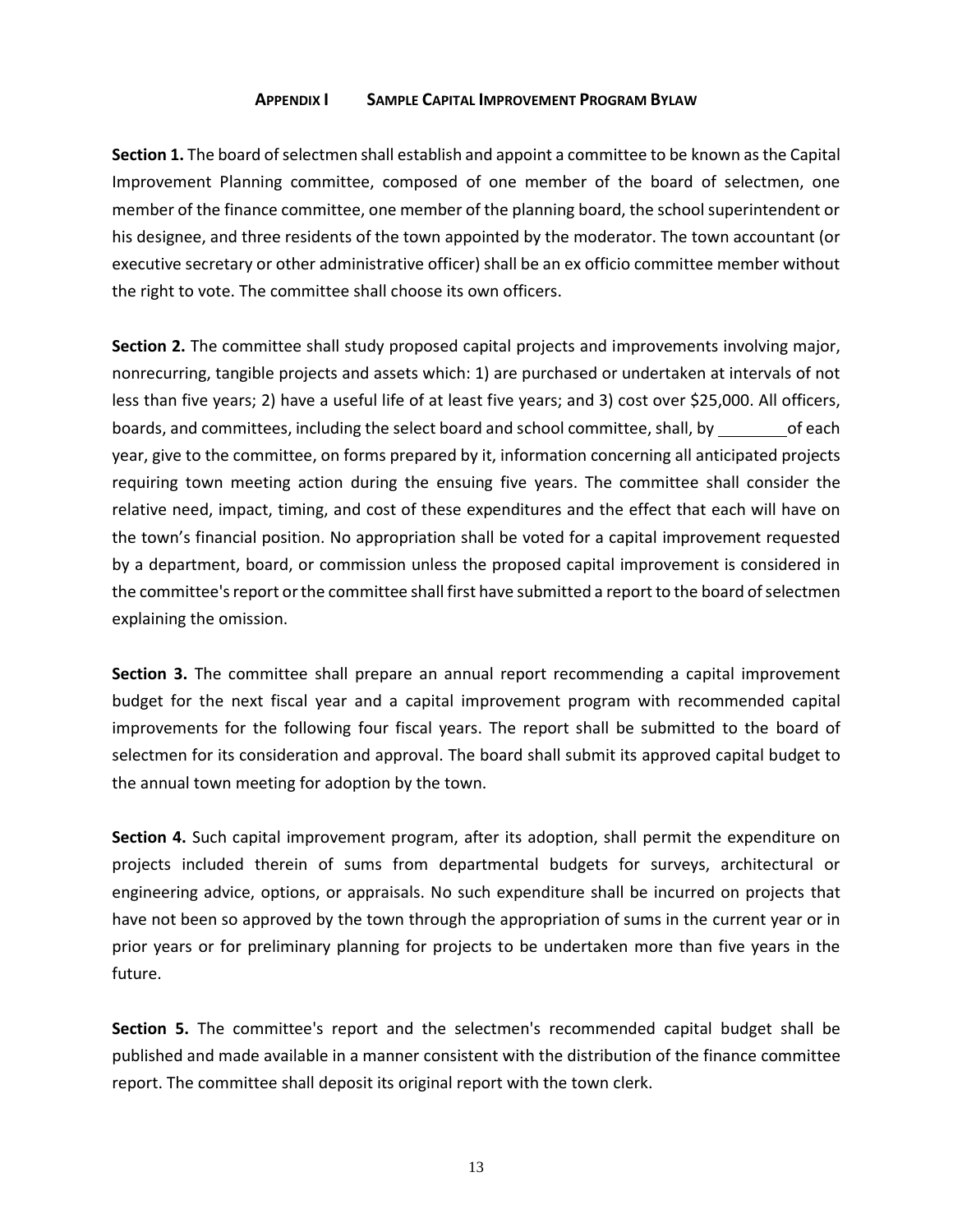#### **APPENDIX II SAMPLE CAPITAL IMPROVEMENT BUDGET POLICY**

- The town will make all capital improvements in accordance with an adopted capital improvement program.
- The town will develop a multiyear plan for capital improvements and update it annually.
- The town will maintain all its assets at a level adequate to protect the town's capital investment and to minimize future maintenance and replacement costs.
- The town will enact an annual capital budget based on the multiyear capital improvement plan. Future capital expenditures necessitated by changes in population, real estate development, or economic base will be calculated and included in capital budget projections.
- The town, as part of its capital planning process, will project its equipment replacement and maintenance needs for the next several years and will update this projection each year. From this projection, a maintenance and replacement schedule will be developed and followed.
- The town will coordinate development of the capital improvement budget with development of the operating budget. Future operating costs associated with new capital improvements will be projected and included in operating budget forecasts.
- The town will determine the least costly financing method for all new projects.
- The town will identify the estimated costs and potential funding sources for each capital project proposal before it is submitted to town meeting for approval.
- **■** The town will use intergovernmental assistance to finance only those capital improvements that are consistent with the capital improvement plan and priorities and whose operating and maintenance costs have been included in operating budget forecasts.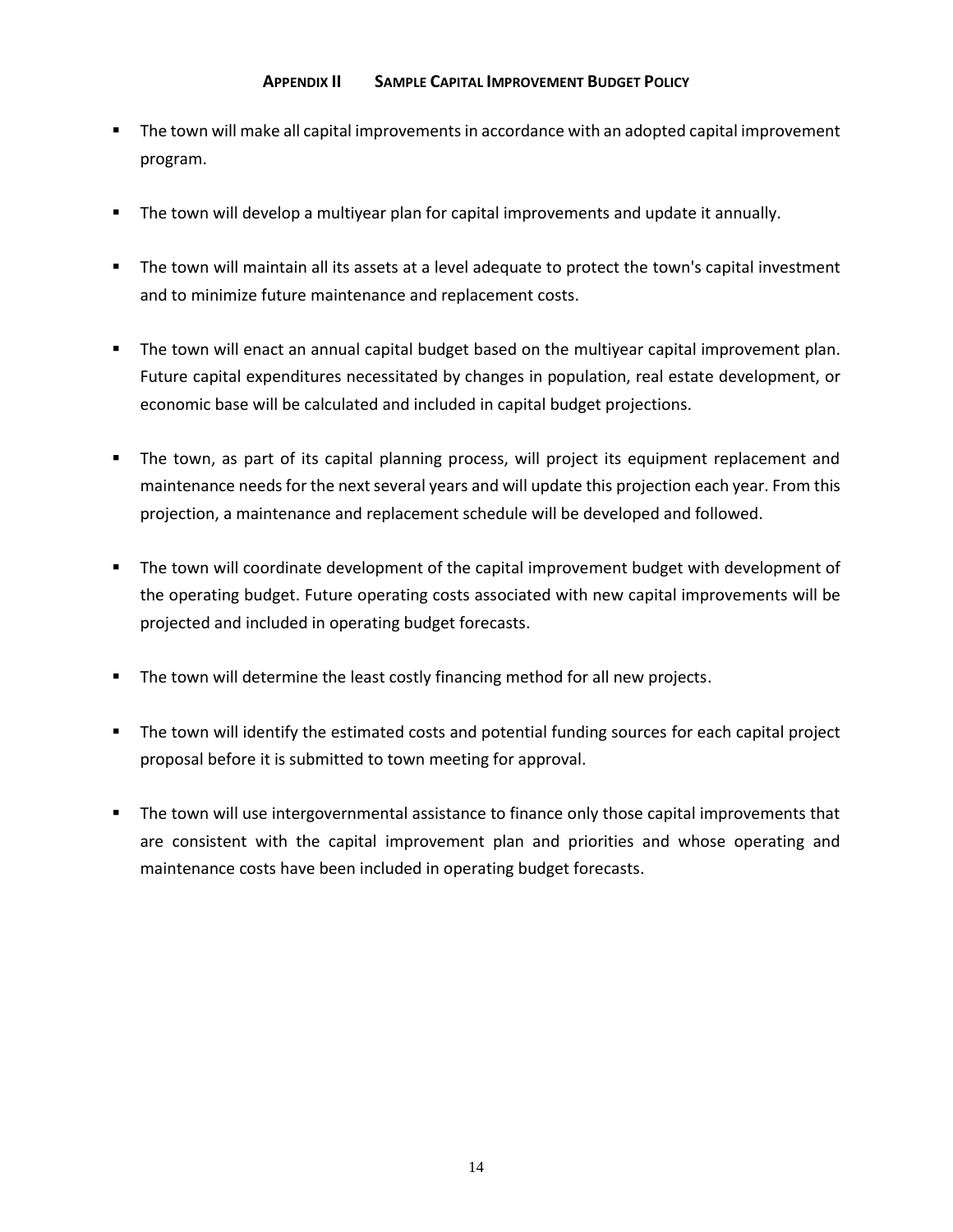#### **APPENDIX III SAMPLE CAPITAL IMPROVEMENT DEBT POLICY**

- The town will confine long-term borrowing to capital improvements or projects that cannot be financed from current revenues.
- When the town finances capital projects by issuing bonds, it will pay back the bonds within a period not to exceed the expected useful life of the project.
- On all debt-financed projects, the town will make a down payment of at least **\_\_\_\_\_** percent of the total project cost from current revenues.
- Total debt service for general obligation debt will not exceed \_\_\_\_\_ percent of total annual locally generated operating revenue.
- Total general obligation debt will not exceed that provided in the state statues.
- Where possible, the town will use special assessment, revenues, or other self-supporting bonds, instead of general obligation bonds.
- The town will not use long-term debt for current operations.
- The town will retire bond anticipation debt within six months after completion of the project.
- The town will maintain good communications with bond rating agencies about its financial condition. The town will follow a policy of full disclosure on every financial report and bond prospectus.